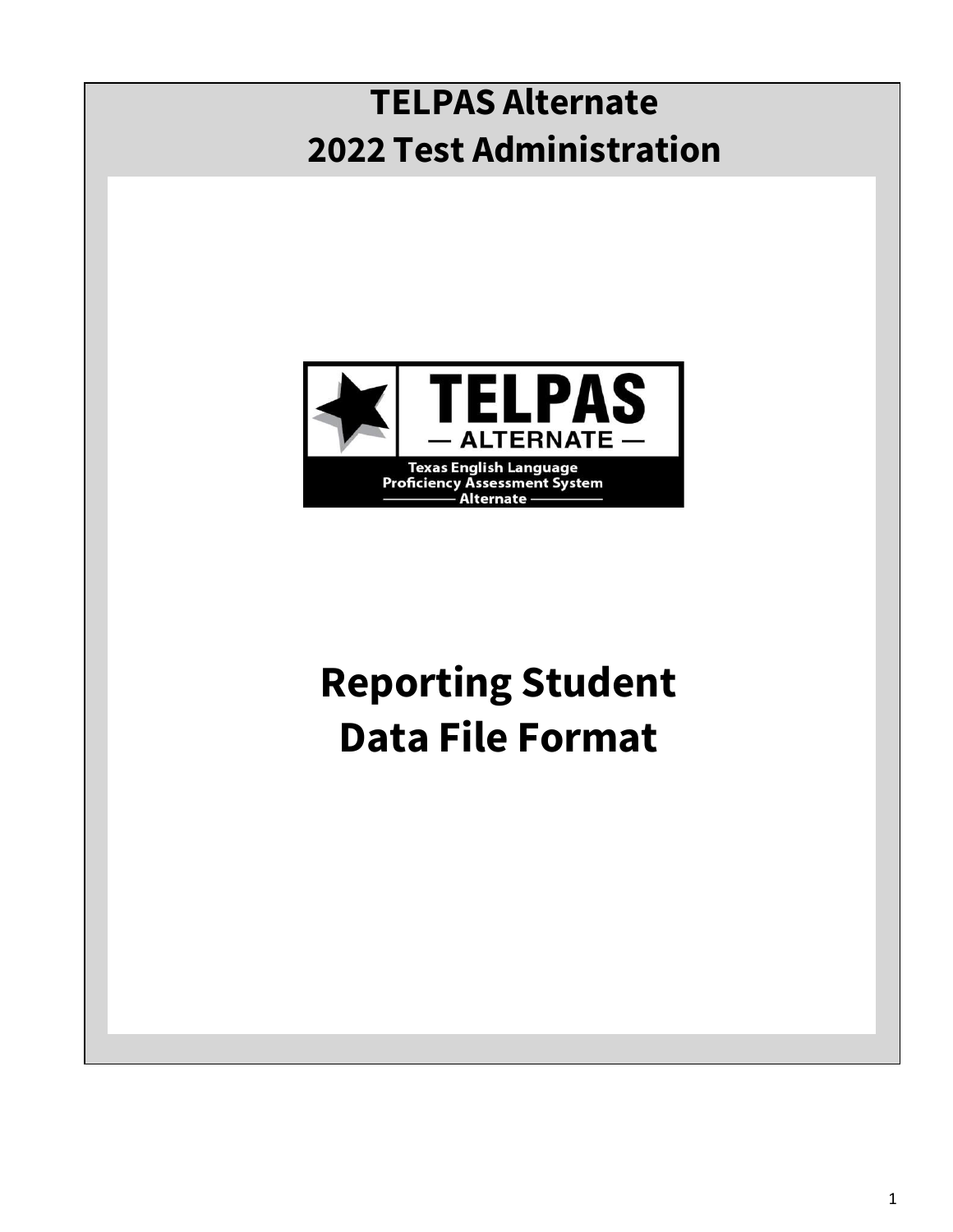### **Overview**

Following is a list of the most significant changes being implemented in the 2022 TELPAS Alternate Reporting Student Data File Format.

- 1. **EMERGENT BILINGUAL INDICATOR CODE** replaces LEP indicator as field name. (Position 107)
	- a. The descriptions for the Emergent Bilingual Indicator code values have been updated.
- 2. **TEXAS UNIQUE STUDENT ID** this will be the TSDS ID and is required for all students. (Position 191)
- 3. **CRISIS CODES** have been moved to the end of the file, beginning in position 1079. The length for each crisis code has been increased to three (3) characters. Now includes up to three crisis codes.
- 4. **GROUP NAME**  has been removed (previously Position 1180-1199)
- 5. **OPPORTUNITY KEY** This is a unique key indicating the student's test opportunity for the applicable assessment and can serve as a reference with CAI. (Position 1088)
- 6. **TEST RESULT ID –** This is a unique identifier for a test opportunity/result (Position 1124)
- 7. **NON-PARTICIPANT**  A new field indicating when a student testing online did not start a test, but for whom a score code has been entered. (Position 1133)

**NOTE:** The data will be provided in a fixed-length text file format (no header) in the layout defined.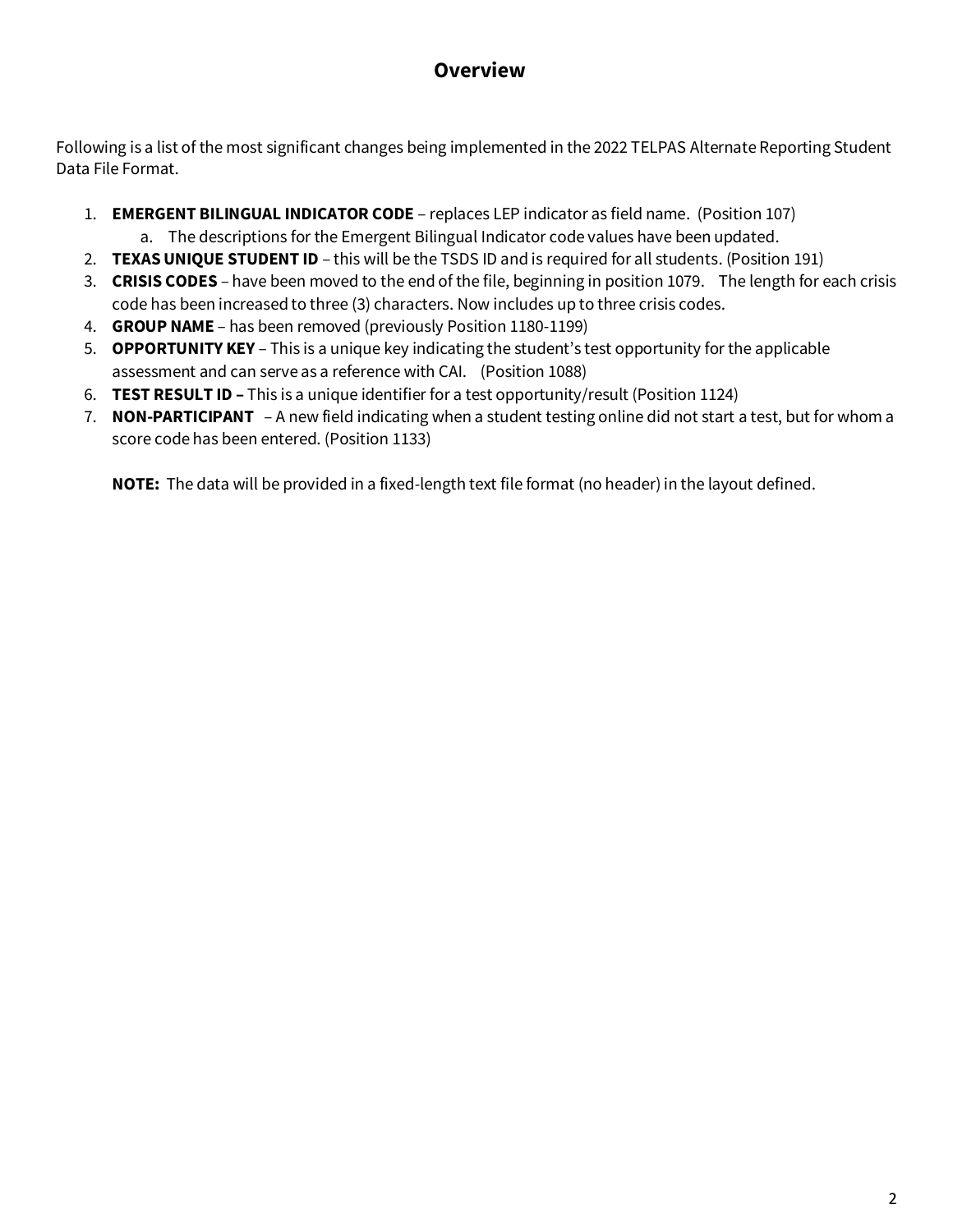### **Texas Statewide Assessments 2021-2022 Layout for Student Results Data Files – TELPAS Alternate**

| Start End      |                | <b>Field</b><br>Length | <b>Field Title</b>                                         | <b>Note</b>                                                             |  |  |
|----------------|----------------|------------------------|------------------------------------------------------------|-------------------------------------------------------------------------|--|--|
|                |                |                        | <b>Administration and</b><br><b>Student ID Information</b> |                                                                         |  |  |
| $\vert$ 1      | $\overline{4}$ | 4                      | <b>Administration Date</b>                                 | 0322 = Spring 2022                                                      |  |  |
| $\overline{5}$ | 6              | $\overline{2}$         | Grade-Level-Code                                           | 02, 03, 04, 05, 06, 07, 08, 09, 10, 11, 12                              |  |  |
| 7              | 8              | $\overline{2}$         | <b>ESC Region Number</b>                                   | 2 numeric digits<br>01 - 20 (TX regions)<br>21 - (Private institutions) |  |  |
| $\overline{9}$ | 17             | $\mathsf 9$            | County-District-Campus Number                              |                                                                         |  |  |
| 18             | 32             | 15                     | District-Name                                              |                                                                         |  |  |
| 33             | 47             | 15                     | Campus-Name                                                |                                                                         |  |  |
| 48             | 62             | 15                     | Last-Name                                                  |                                                                         |  |  |
| 63             | 72             | 10                     | First-Name                                                 |                                                                         |  |  |
| 73             | 73             | 1                      | Middle Initial                                             |                                                                         |  |  |
| 74             | 82             | 9                      | Student-ID                                                 |                                                                         |  |  |
| 83             | 83             | $\mathbf 1$            | Sex-Code                                                   | $M = Male$<br>$F =$ Female                                              |  |  |
| 84             | 91             | 8                      | Date-of-birth                                              | MMDDYYYY                                                                |  |  |
| 92             | 92             | $\mathbf 1$            | <b>Blank</b>                                               |                                                                         |  |  |
|                |                |                        | Demographic<br><b>Information</b>                          |                                                                         |  |  |
| 93             | 93             | $\mathbf 1$            | Hispanic-Latino-Code                                       | $1 = Yes$                                                               |  |  |
|                |                |                        |                                                            | $0 = No$                                                                |  |  |
| 94             | 94             | 1                      | American Indian-Alaska-Native-<br>Code                     | $1 = Yes$<br>$0 = No$                                                   |  |  |
| 95             | 95             | $\mathbf{1}$           | Asian-Code                                                 | $1 = Yes$<br>$0 = No$                                                   |  |  |
| 96             | 96             | $\mathbf{1}$           | Black-African American Code                                | $1 = Yes$<br>$0 = No$                                                   |  |  |
| 97             | 97             | $1\,$                  | Native-Hawaiian-Pacific-<br>Islander-Code                  | $1 = Yes$<br>$0 = No$                                                   |  |  |
| 98             | 98             | 1                      | White Code                                                 | $1 = Yes$<br>$0 = No$                                                   |  |  |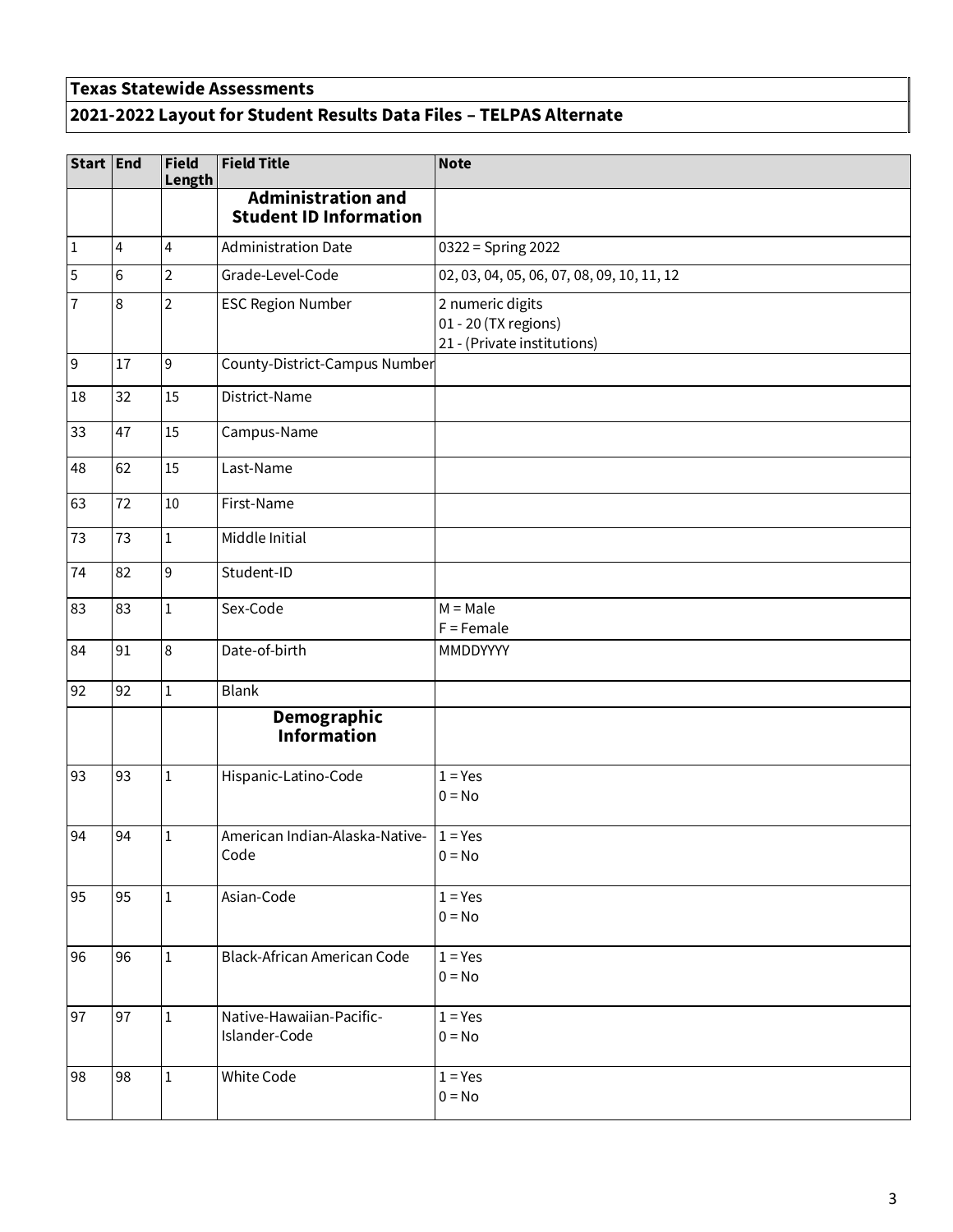| Start End |     | <b>Field</b><br>Length | <b>Field Title</b>                          | <b>Note</b>                                                                                                                      |
|-----------|-----|------------------------|---------------------------------------------|----------------------------------------------------------------------------------------------------------------------------------|
| 99        | 99  | $\mathbf{1}$           | <b>Ethnicity/Race Reporting</b><br>Category | H = Hispanic/Latino<br>I = American Indian or Alaska Native                                                                      |
|           |     |                        |                                             | $A = Asian$                                                                                                                      |
|           |     |                        |                                             | B = Black or African American                                                                                                    |
|           |     |                        |                                             | P = Native Hawaiian or Pacific Islander                                                                                          |
|           |     |                        |                                             | $W = White$                                                                                                                      |
|           |     |                        |                                             | $T = Two$ or more races                                                                                                          |
|           |     |                        |                                             | $N = No$ information provided                                                                                                    |
| 100       | 100 | 1                      | Economic-Disadvantage-Code                  | 1 = Eligible for free meals under the National School Lunch and Child<br><b>Nutrition Program</b>                                |
|           |     |                        |                                             | 2 = Eligible for reduced-price meals under the National School Lunch                                                             |
|           |     |                        |                                             | and                                                                                                                              |
|           |     |                        |                                             | <b>Child Nutrition Program</b>                                                                                                   |
|           |     |                        |                                             | 9 = Other economic disadvantage                                                                                                  |
|           |     |                        |                                             | 0 = Not identified as economically disadvantaged                                                                                 |
| 101       | 101 | 1                      | Title-I-Part-A-Indicator-Code               | 6 = Student attends campus with schoolwide program,                                                                              |
|           |     |                        |                                             | 7 = Student participates in program at targeted assistance school,                                                               |
|           |     |                        |                                             | 8 = Student is previous participant in program at targeted assistance                                                            |
|           |     |                        |                                             | school (not a current participant),                                                                                              |
|           |     |                        |                                             | 9 = Student does not attend a Title I, Part A school but receives Title I,                                                       |
|           |     |                        |                                             | Part A services because the student is homeless,                                                                                 |
|           |     |                        |                                             | 0 = Student does not currently participate in and has not previously                                                             |
|           |     |                        |                                             | participated in program at current campus                                                                                        |
| 102       | 102 | $\mathbf{1}$           | Migrant-Indicator-Code                      | Student has been identified as a migrant student                                                                                 |
|           |     |                        |                                             | $1 = Yes$                                                                                                                        |
| 103       | 106 | 4                      | <b>Blank</b>                                | $0 = No$                                                                                                                         |
| 107       | 107 | 1                      | Emergent Bilingual Indicator                | C - Identified as Emergent Bilingual (EB)/English learner (EL)                                                                   |
|           |     |                        | Code                                        |                                                                                                                                  |
| 108       | 108 | $\mathbf{1}$           | Bilingual-Indicator Code                    | 2 = Transitional bilingual/early exit                                                                                            |
|           |     |                        |                                             | 3 = Transitional bilingual/late exit                                                                                             |
|           |     |                        |                                             | 4 = Dual language immersion/two-way                                                                                              |
|           |     |                        |                                             | 5 = Dual language immersion/one-way                                                                                              |
|           |     |                        |                                             | 0 = Student is not participating in a state-approved full bilingual                                                              |
|           |     |                        |                                             | program                                                                                                                          |
| 109       | 109 | $\mathbf{1}$           | ESL-Indicator-Code                          | $2 = ESL/content-based,$                                                                                                         |
|           |     |                        |                                             | $3 = ESL/pull-out,$                                                                                                              |
|           |     |                        |                                             | 0 = Student is not participating in a state-approved ESL program                                                                 |
| 110       | 110 | 1                      | <b>Blank</b>                                |                                                                                                                                  |
| 111       | 111 | $\mathbf{1}$           | Special-Ed-Indicator-Code                   | $1 =$ Student is participating in a special education program<br>0 = Student is not participating in a special education program |
|           |     |                        |                                             |                                                                                                                                  |
| 112       | 116 | 5                      | <b>Blank</b>                                |                                                                                                                                  |
| 117       | 117 | 1                      | Gifted-Talented-Indicator-Code              | Student is participating in a state-approved Gifted/Talented Program                                                             |
|           |     |                        |                                             | $1 = Yes$                                                                                                                        |
|           |     |                        |                                             | $0 = No$                                                                                                                         |
| 118       | 118 | $\mathbf 1$            | At-Risk-Indicator-Code                      | Student is designated at risk of dropping out of school under state-                                                             |
|           |     |                        |                                             | mandated academic criteria only.                                                                                                 |
|           |     |                        |                                             | $1 = Yes$                                                                                                                        |
|           |     |                        |                                             | $0 = No$                                                                                                                         |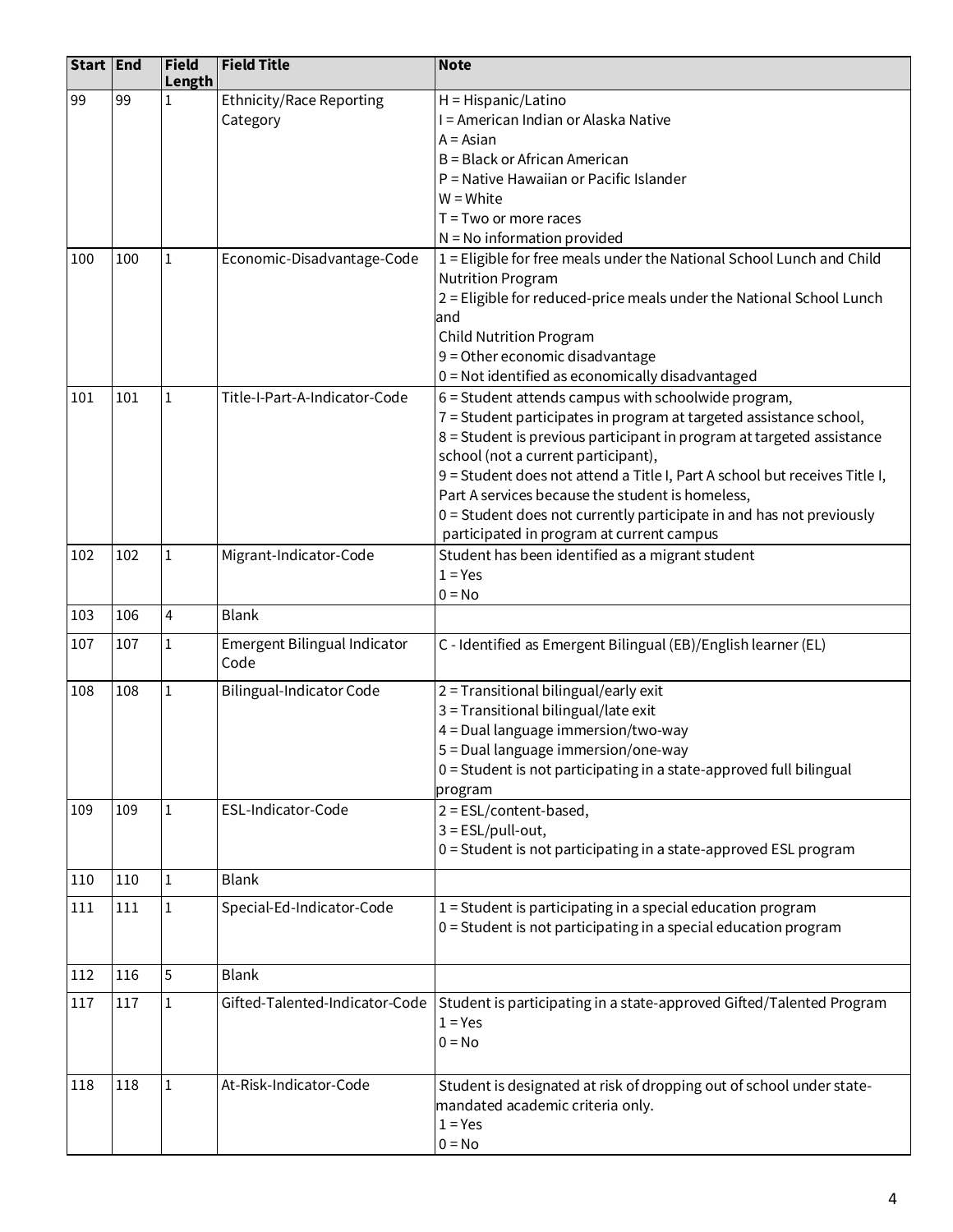| Start End |     | Field<br>Length | <b>Field Title</b>                                       | <b>Note</b>                                                                                                                                                                                                                                                                                                                                                                                                                                                                                            |  |
|-----------|-----|-----------------|----------------------------------------------------------|--------------------------------------------------------------------------------------------------------------------------------------------------------------------------------------------------------------------------------------------------------------------------------------------------------------------------------------------------------------------------------------------------------------------------------------------------------------------------------------------------------|--|
| 119       | 122 | 4               | <b>Blank</b>                                             |                                                                                                                                                                                                                                                                                                                                                                                                                                                                                                        |  |
|           |     |                 | <b>Other Student</b><br><b>Information</b>               |                                                                                                                                                                                                                                                                                                                                                                                                                                                                                                        |  |
| 123       | 126 | 4               | Local Use                                                |                                                                                                                                                                                                                                                                                                                                                                                                                                                                                                        |  |
| 127       | 130 | 4               | <b>Blank</b>                                             |                                                                                                                                                                                                                                                                                                                                                                                                                                                                                                        |  |
| 131       | 131 | $1\,$           | Unschooled Asylee/Refugee                                | $1 = Yes$<br>$0 = No$                                                                                                                                                                                                                                                                                                                                                                                                                                                                                  |  |
| 132       | 132 | $\mathbf{1}$    | Students with Interrupted<br>Formal Education (SIFE)     | $1 = Yes$<br>$0 = No$                                                                                                                                                                                                                                                                                                                                                                                                                                                                                  |  |
| 133       | 133 | $\mathbf{1}$    | Agency Use A                                             | Column A: TEA Approved Uses                                                                                                                                                                                                                                                                                                                                                                                                                                                                            |  |
| 134       | 134 | $\mathbf{1}$    | <b>Agency Use B</b>                                      | Column B: TEA Approved Uses                                                                                                                                                                                                                                                                                                                                                                                                                                                                            |  |
| 135       | 135 | $\mathbf{1}$    | Agency Use C                                             | Column C: TEA Approved Uses                                                                                                                                                                                                                                                                                                                                                                                                                                                                            |  |
| 136       | 136 | $\mathbf{1}$    | Agency Use D                                             | Column D: TEA Approved Uses                                                                                                                                                                                                                                                                                                                                                                                                                                                                            |  |
| 137       | 137 | $1\,$           | Agency Use E                                             | Column E: TEA Approved Uses                                                                                                                                                                                                                                                                                                                                                                                                                                                                            |  |
| 138       | 140 | 3               | <b>Blank</b>                                             |                                                                                                                                                                                                                                                                                                                                                                                                                                                                                                        |  |
| 141       | 141 | $\mathbf 1$     | Years in U.S. Schools (Grades 1-<br>12)                  | 1 = First enrolled in U.S. schools during part or all of the current school<br>year<br>$2$ = Has been enrolled in U.S. schools for all or part(s) of 2 school years<br>3 = Has been enrolled in U.S. schools for all or part(s) of 3 school years<br>4 = Has been enrolled in U.S. schools for all or part(s) of 4 school years<br>5 = Has been enrolled in U.S. schools for all or part(s) of 5 school years<br>6 = Has been enrolled in U.S. schools for all or part(s) of 6 or more school<br>years |  |
| 142       | 143 | $\overline{2}$  | <b>Blank</b>                                             |                                                                                                                                                                                                                                                                                                                                                                                                                                                                                                        |  |
| 144       | 144 | $\mathbf{1}$    | Parental Denial                                          | The parent or guardian has denied placement of the student in any<br>special language program.<br>$1 = Yes$<br>$0 = No$                                                                                                                                                                                                                                                                                                                                                                                |  |
| 145       | 153 | 9               | Local-Student-ID                                         |                                                                                                                                                                                                                                                                                                                                                                                                                                                                                                        |  |
| 154       | 154 | $1\,$           | <b>Blank</b>                                             |                                                                                                                                                                                                                                                                                                                                                                                                                                                                                                        |  |
| 155       | 163 | 9               | Fall 2021 TSDS PEIMS County-<br>District-Campus Number   |                                                                                                                                                                                                                                                                                                                                                                                                                                                                                                        |  |
| 164       | 175 | 12              | <b>Blank</b>                                             |                                                                                                                                                                                                                                                                                                                                                                                                                                                                                                        |  |
| 176       | 177 | $\overline{2}$  | Fall 2021 TSDS PEIMS Student<br><b>Attribution Code</b>  |                                                                                                                                                                                                                                                                                                                                                                                                                                                                                                        |  |
| 178       | 178 | $\mathbf{1}$    | Fall 2021 TSDS PEIMS Military-<br>Connected-Student-Code |                                                                                                                                                                                                                                                                                                                                                                                                                                                                                                        |  |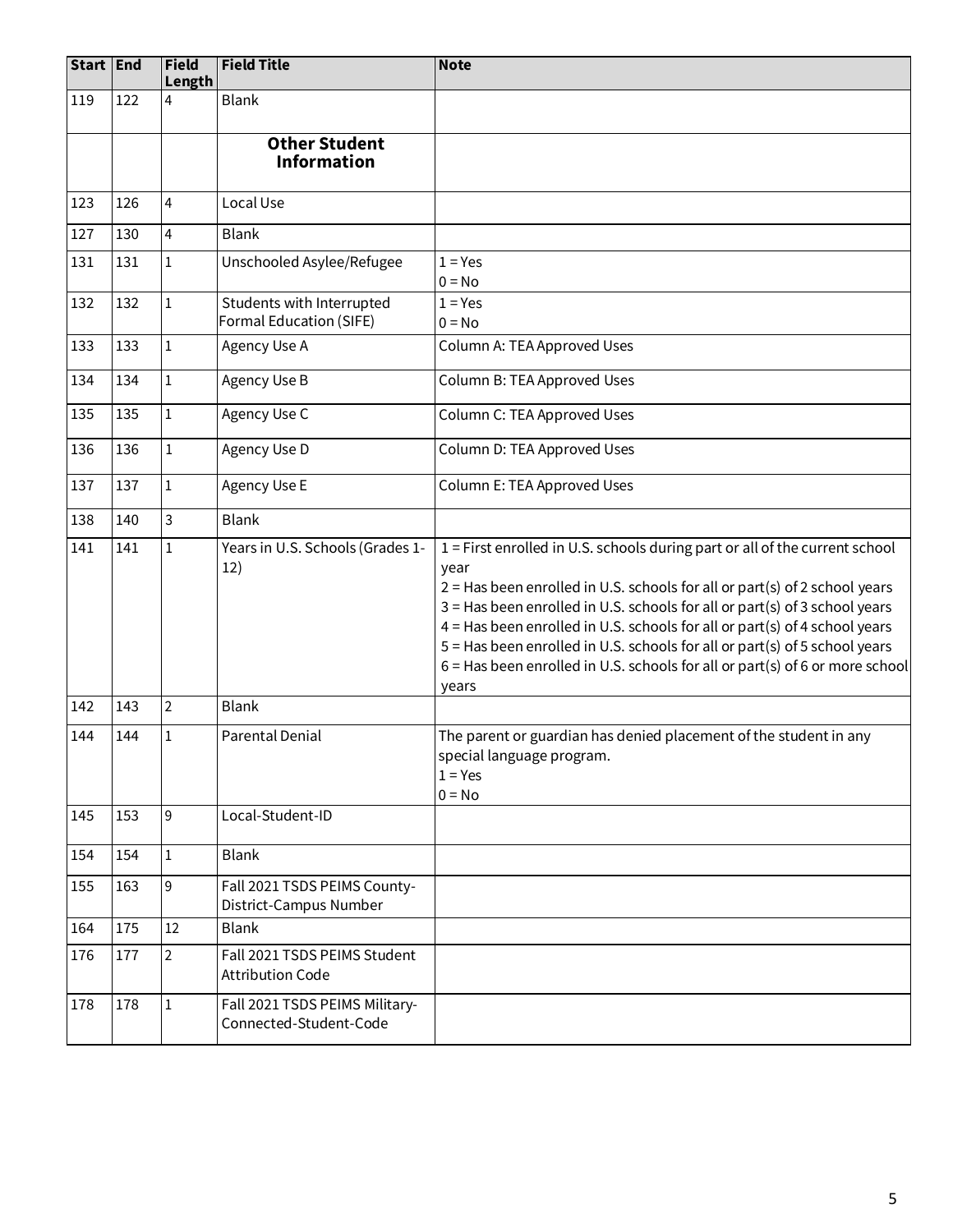| Start End |     | Field<br>Length | <b>Field Title</b>                                      | <b>Note</b>                                                                                                                                                                                                                                                                                                                                              |  |
|-----------|-----|-----------------|---------------------------------------------------------|----------------------------------------------------------------------------------------------------------------------------------------------------------------------------------------------------------------------------------------------------------------------------------------------------------------------------------------------------------|--|
| 179       | 179 |                 | Fall 2021 TSDS PEIMS Foster<br>Care Indicator           | 0 = Student is not currently in the conservatorship of the Department of<br>Family and Protective Services<br>1 = Student is currently in the conservatorship of the Department of<br><b>Family and Protective Services</b>                                                                                                                              |  |
|           |     |                 |                                                         | 2 = Pre-kindergarten student was previously in the conservatorship of<br>the Department of Family and Protective Services following an<br>adversary hearing held as provided by Section 262.201, Family Code.                                                                                                                                            |  |
| 180       | 180 | 1               | Fall 2021 TSDS PEIMS Dyslexia-<br><b>Indicator Code</b> | 1 = Participant in program<br>$0 = Not receiving services$                                                                                                                                                                                                                                                                                               |  |
| 181       | 184 | 4               | <b>Blank</b>                                            |                                                                                                                                                                                                                                                                                                                                                          |  |
| 185       | 190 | 6               | <b>Student Portal Unique Access</b><br>Code             | The access code will provide families with confidential login information<br>to view a student's assessment results online. The Family Portal can be<br>accessed at http://TexasAssessment.gov/Students. Families will have<br>access to assessment results that include STAAR, STAAR Alternate 2,<br>TAKS, TELPAS and TELPAS Alternate administrations. |  |
| 191       | 200 | 10              | TX Unique Student-ID (TSDS ID)                          | Up to ten alphanumeric characters.<br>IDs that begin with DM (DM########) refer to a demo student. IDs that<br>begin with TXT- (TXT-######) refer to a Temp ID student.                                                                                                                                                                                  |  |
| 201       | 260 | 60              | <b>Blank</b>                                            |                                                                                                                                                                                                                                                                                                                                                          |  |
|           |     |                 | <b>Score Codes and</b><br><b>Proficiency Ratings</b>    |                                                                                                                                                                                                                                                                                                                                                          |  |
| 261       | 261 | $\mathbf{1}$    | Score Code                                              | $S = Score$<br>E = Extenuating Circumstances<br>M = Medical Exception<br>N = No Authentic Academic Response                                                                                                                                                                                                                                              |  |
| 262       | 262 | 1               | <b>Blank</b>                                            |                                                                                                                                                                                                                                                                                                                                                          |  |
| 263       | 263 | 1               | <b>Listening Proficiency Rating</b>                     | Blank = Score code does not equal to S<br>$1 =$ Awareness<br>$2 =$ Imitation<br>3 = Early Independence<br>$4 =$ Developing Independence<br>5 = Basic Fluency                                                                                                                                                                                             |  |
| 264       | 272 | 9               | <b>Blank</b>                                            |                                                                                                                                                                                                                                                                                                                                                          |  |
| 273       | 273 | $\mathbf{1}$    | <b>Speaking Proficiency Rating</b>                      | Blank = Score code does not equal to S<br>$1 =$ Awareness<br>$2 =$ Imitation<br>3 = Early Independence<br>4 = Developing Independence<br>5 = Basic Fluency                                                                                                                                                                                               |  |
| 274       | 282 | 9               | <b>Blank</b>                                            |                                                                                                                                                                                                                                                                                                                                                          |  |
| 283       | 283 | $\mathbf 1$     | <b>Reading Proficiency Rating</b>                       | Blank = Score code does not equal to S<br>$1 =$ Awareness<br>$2 =$ Imitation<br>3 = Early Independence<br>4 = Developing Independence<br>$5 = Basic Fluency$                                                                                                                                                                                             |  |
| 284       | 292 | 9               | <b>Blank</b>                                            |                                                                                                                                                                                                                                                                                                                                                          |  |
| 293       | 293 | 1               | <b>Writing Proficiency Rating</b>                       | Blank = Score code does not equal to S<br>$1 =$ Awareness<br>$2 =$ Imitation<br>3 = Early Independence<br>4 = Developing Independence                                                                                                                                                                                                                    |  |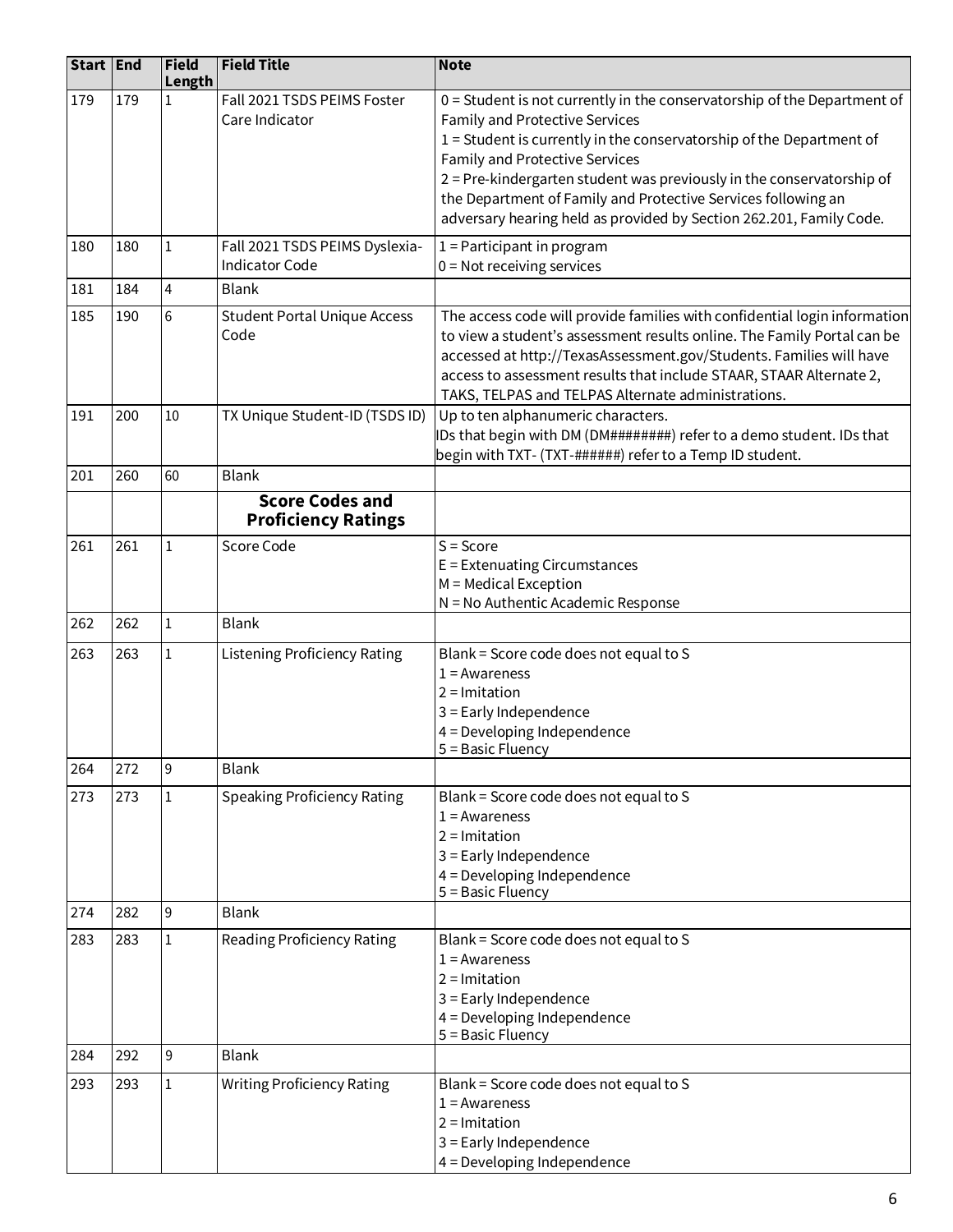| Start End |     | Field<br>Length         | <b>Field Title</b>                                         | <b>Note</b>                                            |
|-----------|-----|-------------------------|------------------------------------------------------------|--------------------------------------------------------|
|           |     |                         |                                                            | 5 = Basic Fluency                                      |
| 294       | 300 | $\overline{1}$          | <b>Blank</b>                                               |                                                        |
|           |     |                         | <b>Listening Score</b><br><b>Information</b>               |                                                        |
| 301       | 302 | $\overline{2}$          | Listening Reporting Category 1<br>score                    | Refer to Reporting Category Information on page 12 -13 |
| 303       | 304 | $\overline{2}$          | <b>Listening Reporting Category 2</b><br>score             | Refer to Reporting Category Information on page 12 -13 |
| 305       | 306 | $\overline{2}$          | <b>Blank</b>                                               |                                                        |
| 307       | 308 | $\overline{2}$          | Listening Raw Score                                        |                                                        |
| 309       | 312 | $\overline{\mathbf{4}}$ | Listening Scale Score                                      |                                                        |
| 313       | 390 | 78                      | <b>Blank</b>                                               |                                                        |
| 391       | 400 | $10\,$                  | Listening Points Achieved by<br>Item (1 position per item) |                                                        |
| 401       | 500 | 100                     | <b>Blank</b>                                               |                                                        |
|           |     |                         | <b>Speaking Score</b><br>.<br>Information                  |                                                        |
| 501       | 502 | $\overline{2}$          | Speaking Reporting Category 1<br>score                     | Refer to Reporting Category Information on page 12 -13 |
| 503       | 504 | $\overline{2}$          | <b>Speaking Reporting Category 2</b><br>score              | Refer to Reporting Category Information on page 12 -13 |
| 505       | 506 | $\overline{2}$          | Speaking Raw Score                                         |                                                        |
| 507       | 510 | $\overline{4}$          | Speaking Scale Score                                       |                                                        |
| 511       | 610 | 100                     | <b>Blank</b>                                               |                                                        |
| 611       | 620 | $10\,$                  | Speaking Points Achieved by<br>Item (1 position per item)  |                                                        |
| 621       | 700 | 80                      | <b>Blank</b>                                               |                                                        |
|           |     |                         | <b>Reading Score</b><br><b>Information</b>                 |                                                        |
| 701       | 702 | $\overline{2}$          | Reading Reporting Category 1<br>score                      | Refer to Reporting Category Information on page 12-13  |
| 703       | 704 | $\overline{2}$          | Reading Reporting Category 2<br>score                      | Refer to Reporting Category Information on page 12-13  |
| 705       | 706 | $\overline{2}$          | Reading Reporting Category 3<br>score                      | Refer to Reporting Category Information on page 12-13  |
| 707       | 708 | $\overline{2}$          | Reading Raw Score                                          |                                                        |
| 709       | 712 | 4                       | Reading Scale Score                                        |                                                        |
| 713       | 722 | $10\,$                  | <b>Blank</b>                                               |                                                        |
| 723       | 732 | $10\,$                  | Reading Points Achieved by Item<br>(1 position per item)   |                                                        |
| 733       | 752 | 20                      | <b>Blank</b>                                               |                                                        |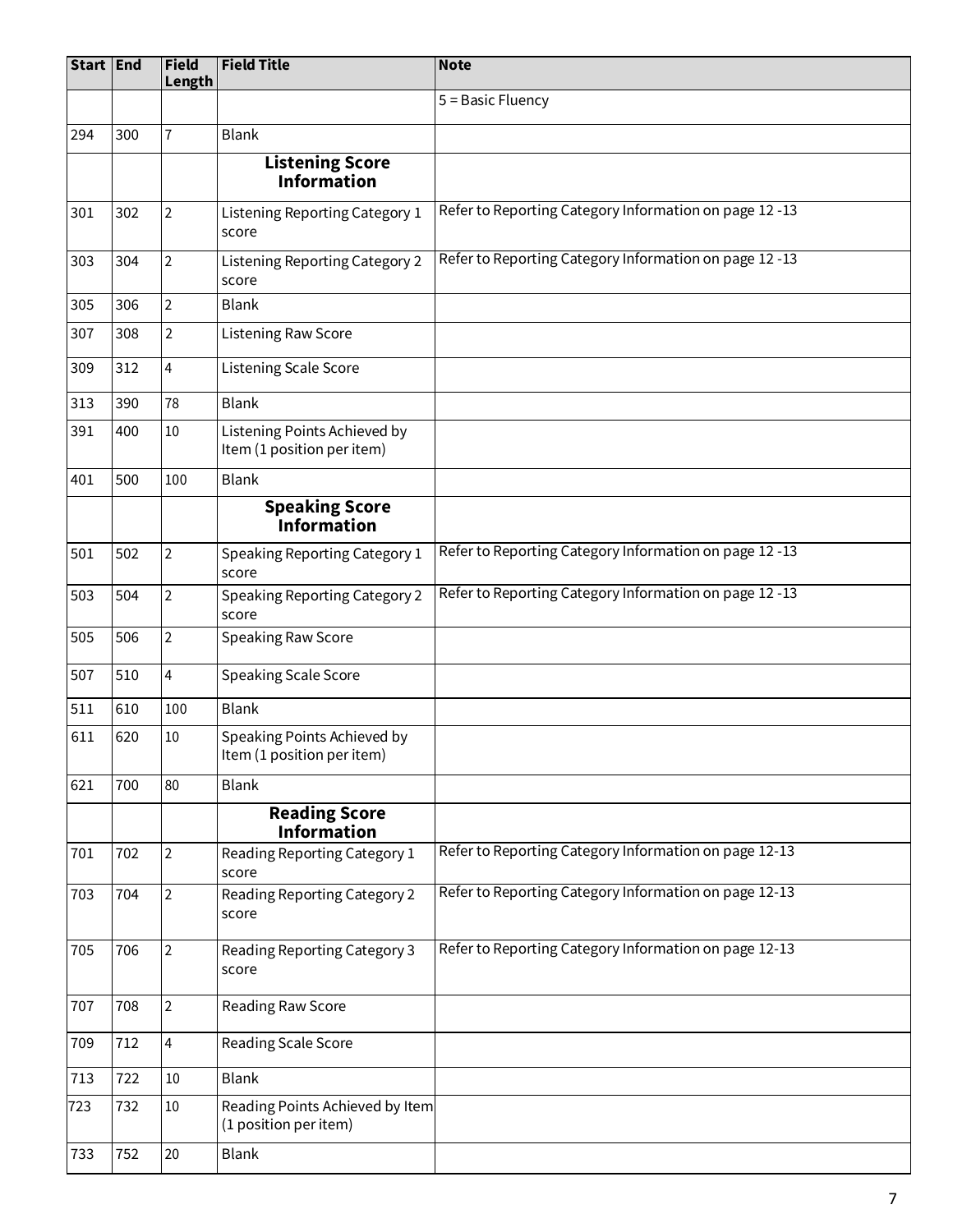| Start   End |      | <b>Field</b><br>Length | <b>Field Title</b>                                                                            | <b>Note</b>                                                                                                                                                                                                                                                                                                                                                                                                                                                                                                                                                                                                             |
|-------------|------|------------------------|-----------------------------------------------------------------------------------------------|-------------------------------------------------------------------------------------------------------------------------------------------------------------------------------------------------------------------------------------------------------------------------------------------------------------------------------------------------------------------------------------------------------------------------------------------------------------------------------------------------------------------------------------------------------------------------------------------------------------------------|
|             |      |                        | <b>Writing Score</b><br><b>Information</b>                                                    |                                                                                                                                                                                                                                                                                                                                                                                                                                                                                                                                                                                                                         |
| 753         | 754  | $\overline{2}$         | <b>Writing Reporting Category 1</b><br>score                                                  | Refer to Reporting Category Information on page 12-13                                                                                                                                                                                                                                                                                                                                                                                                                                                                                                                                                                   |
| 755         | 756  | $\overline{2}$         | <b>Writing Reporting Category 2</b><br>score                                                  | Refer to Reporting Category Information on page 12-13                                                                                                                                                                                                                                                                                                                                                                                                                                                                                                                                                                   |
| 757         | 758  | $\overline{2}$         | <b>Writing Raw Score</b>                                                                      |                                                                                                                                                                                                                                                                                                                                                                                                                                                                                                                                                                                                                         |
| 759         | 762  | $\overline{4}$         | <b>Writing Scale Score</b>                                                                    |                                                                                                                                                                                                                                                                                                                                                                                                                                                                                                                                                                                                                         |
| 763         | 772  | 10                     | <b>Blank</b>                                                                                  |                                                                                                                                                                                                                                                                                                                                                                                                                                                                                                                                                                                                                         |
| 773         | 782  | 10                     | Writing Points Achieved by Item<br>(1 position per item)                                      |                                                                                                                                                                                                                                                                                                                                                                                                                                                                                                                                                                                                                         |
| 783         | 900  | 118                    | <b>Blank</b>                                                                                  |                                                                                                                                                                                                                                                                                                                                                                                                                                                                                                                                                                                                                         |
|             |      |                        | <b>Yearly Progress and</b><br><b>Composite Information</b>                                    |                                                                                                                                                                                                                                                                                                                                                                                                                                                                                                                                                                                                                         |
| 901         | 901  | $\mathbf 1$            | TELPAS Alternate Yearly<br>Progress Indicator                                                 | $0 =$ The student's composite rating is lower or the same as the previous<br>year's composite rating.<br>1 = The student's composite rating is one level higher than the previous<br>year's composite rating.<br>2 = The student's composite rating is two levels higher than the previous<br>year's composite rating.<br>3 = The student's composite rating is three levels higher than the<br>previous<br>year's composite rating.<br>4 = The student's composite rating is four levels higher than the previous<br>year's composite rating.<br>$\therefore$ = No student record match was made to the previous year. |
| 902         | 904  | 3                      | <b>Blank</b>                                                                                  |                                                                                                                                                                                                                                                                                                                                                                                                                                                                                                                                                                                                                         |
| 905         | 907  | 3                      | TELPAS Alternate Composite<br>Score                                                           | The process for calculating the composite score for the TELPAS<br>Alternate assessment uses the proficiency bedratings for each domain.<br>Each proficiency level rating is assigned a score from 1 (Awareness) to 5<br>(Basic Fluency). The TELPAS Alternate composite score is calculated<br>using an equal-weighted average of the four individual domain scores.                                                                                                                                                                                                                                                    |
| 908         | 908  | 1                      | TELPAS Alternate Composite<br>Rating                                                          | $0 =$ Score code does not equal to S<br>$1 =$ Awareness<br>$2 =$ Imitation<br>3 = Early Independence<br>4 = Developing Independence<br>5 = Basic Fluency                                                                                                                                                                                                                                                                                                                                                                                                                                                                |
| 909         | 1000 | 92                     | <b>Blank</b>                                                                                  |                                                                                                                                                                                                                                                                                                                                                                                                                                                                                                                                                                                                                         |
|             |      |                        | <b>Historical Information</b><br><b>Spring 2020 TELPAS</b><br><b>Alternate Administration</b> |                                                                                                                                                                                                                                                                                                                                                                                                                                                                                                                                                                                                                         |
| 1001        | 1002 | $\overline{2}$         | Grade 2020                                                                                    | 02, 03, 04, 05, 06, 07, 08, 09, 10, 11, 12                                                                                                                                                                                                                                                                                                                                                                                                                                                                                                                                                                              |
| 1003        | 1011 | 9                      | County-District-Campus (CDC)<br>Number 2020                                                   |                                                                                                                                                                                                                                                                                                                                                                                                                                                                                                                                                                                                                         |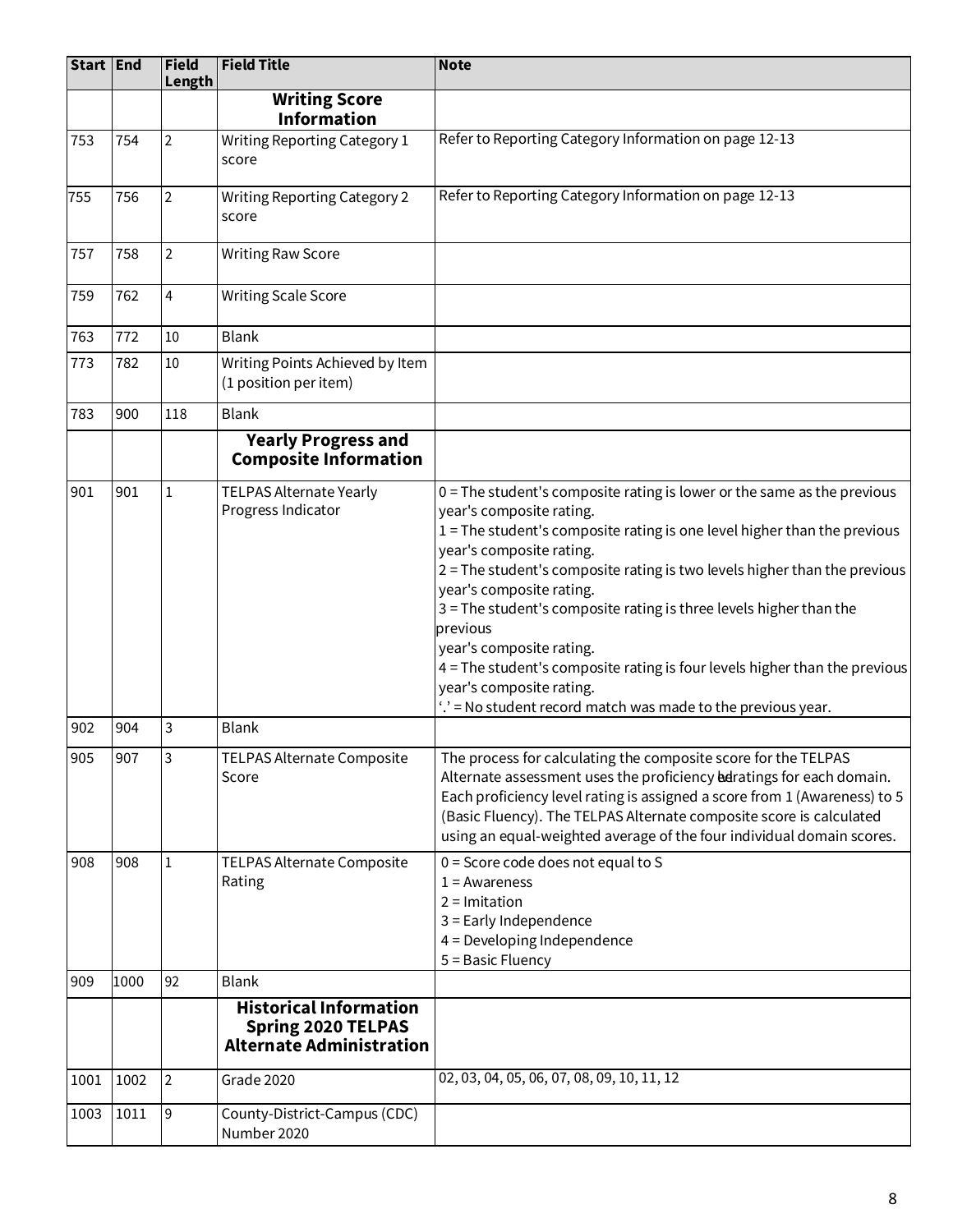| Start End |      | Field<br>Length | <b>Field Title</b>                  | <b>Note</b>                                                                                                                                      |  |  |
|-----------|------|-----------------|-------------------------------------|--------------------------------------------------------------------------------------------------------------------------------------------------|--|--|
| 1012      | 1012 | $\mathbf{1}$    | Years in U.S. Schools 2020          | 1=First enrolled in US Schools during part or all of the current school                                                                          |  |  |
|           |      |                 |                                     | year                                                                                                                                             |  |  |
|           |      |                 |                                     | 2=Has been enrolled in US schools for all or part(s) of 2 school years                                                                           |  |  |
|           |      |                 |                                     | 3=Has been enrolled in US schools for all or part(s) of 3 school years                                                                           |  |  |
|           |      |                 |                                     | 4=Has been enrolled in US schools for all or part(s) of 4 school years                                                                           |  |  |
|           |      |                 |                                     | 5=Has been enrolled in US schools for all or part(s) of 5 school years<br>6=Has been enrolled in US schools for all or part(s) of 6 school years |  |  |
| 1013      | 1014 | $\overline{2}$  | <b>Blank</b>                        |                                                                                                                                                  |  |  |
|           |      |                 |                                     |                                                                                                                                                  |  |  |
| 1015      | 1015 | 1               | Score Code 2020                     | $S = Score$                                                                                                                                      |  |  |
|           |      |                 |                                     | $E =$ Extenuating Circumstances<br>$M =$ Medical Exception                                                                                       |  |  |
|           |      |                 |                                     | N = No Authentic Academic Response                                                                                                               |  |  |
|           | 1016 |                 |                                     |                                                                                                                                                  |  |  |
| 1016      |      | 1               | <b>Listening Proficiency Rating</b> | Blank = Score code does not equal to S                                                                                                           |  |  |
|           |      |                 | 2020                                | $1 =$ Awareness<br>$2 =$ Imitation                                                                                                               |  |  |
|           |      |                 |                                     |                                                                                                                                                  |  |  |
|           |      |                 |                                     | 3 = Early Independence                                                                                                                           |  |  |
|           |      |                 |                                     | 4 = Developing Independence                                                                                                                      |  |  |
| 1017      | 1020 | 4               | Listening Scale Score 2020          | 5 = Basic Fluency                                                                                                                                |  |  |
|           |      |                 |                                     |                                                                                                                                                  |  |  |
| 1021      | 1021 | $\mathbf{1}$    | <b>Blank</b>                        |                                                                                                                                                  |  |  |
| 1022      | 1022 | 1               | <b>Speaking Proficiency Rating</b>  | Blank = Score code does not equal to S                                                                                                           |  |  |
|           |      |                 | 2020                                | $1 =$ Awareness                                                                                                                                  |  |  |
|           |      |                 |                                     | $2 =$ Imitation                                                                                                                                  |  |  |
|           |      |                 |                                     | 3 = Early Independence                                                                                                                           |  |  |
|           |      |                 |                                     | 4 = Developing Independence                                                                                                                      |  |  |
|           |      |                 |                                     | 5 = Basic Fluency                                                                                                                                |  |  |
| 1023      | 1026 | 4               | Speaking Scale Score 2020           |                                                                                                                                                  |  |  |
| 1027      | 1027 | 1               | <b>Blank</b>                        |                                                                                                                                                  |  |  |
| 1028      | 1028 | 1               |                                     | Reading Proficiency Rating 2020   Blank = Score code does not equal to S                                                                         |  |  |
|           |      |                 |                                     | $1 =$ Awareness                                                                                                                                  |  |  |
|           |      |                 |                                     | $2 =$ Imitation                                                                                                                                  |  |  |
|           |      |                 |                                     | 3 = Early Independence                                                                                                                           |  |  |
|           |      |                 |                                     | $4 =$ Developing Independence                                                                                                                    |  |  |
|           |      |                 |                                     | 5 = Basic Fluency                                                                                                                                |  |  |
| 1029      | 1032 | 4               | Reading Scale Score 2020            |                                                                                                                                                  |  |  |
| 1033      | 1033 | $\mathbf 1$     | <b>Blank</b>                        |                                                                                                                                                  |  |  |
| 1034      | 1034 | $\mathbf 1$     | Writing Proficiency Rating 2020     | Blank = Score code does not equal to S                                                                                                           |  |  |
|           |      |                 |                                     | $1 =$ Awareness                                                                                                                                  |  |  |
|           |      |                 |                                     | $2 =$ Imitation                                                                                                                                  |  |  |
|           |      |                 |                                     | 3 = Early Independence                                                                                                                           |  |  |
|           |      |                 |                                     | $4 =$ Developing Independence                                                                                                                    |  |  |
|           |      |                 |                                     | 5 = Basic Fluency                                                                                                                                |  |  |
| 1035      | 1038 | $\overline{4}$  | Writing Scale Score 2020            |                                                                                                                                                  |  |  |
| 1039      | 1039 | 1               | Composite Rating 2020               | $1 =$ Awareness                                                                                                                                  |  |  |
|           |      |                 |                                     | $2 =$ Imitation                                                                                                                                  |  |  |
|           |      |                 |                                     | 3 = Early Independence                                                                                                                           |  |  |
|           |      |                 |                                     | $4 =$ Developing Independence                                                                                                                    |  |  |
|           |      |                 |                                     | 5 = Basic Fluency                                                                                                                                |  |  |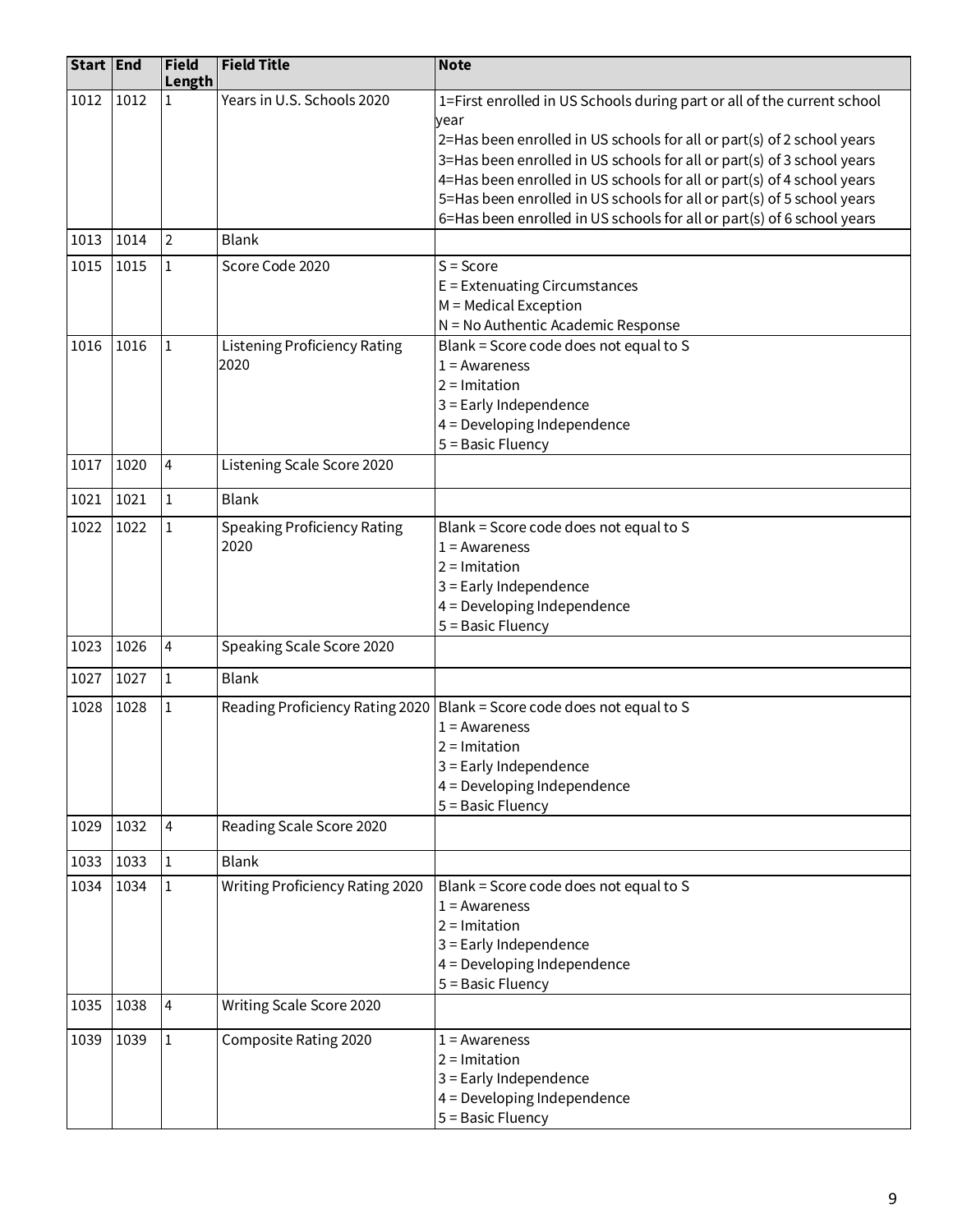| Start End |      | Field<br>Length | <b>Field Title</b>                                                                            | <b>Note</b>                                                                                                                                                                                                                                                                                                                                                                                                                                                                     |  |
|-----------|------|-----------------|-----------------------------------------------------------------------------------------------|---------------------------------------------------------------------------------------------------------------------------------------------------------------------------------------------------------------------------------------------------------------------------------------------------------------------------------------------------------------------------------------------------------------------------------------------------------------------------------|--|
|           |      |                 | <b>Historical Information</b><br><b>Spring 2021 TELPAS</b><br><b>Alternate Administration</b> |                                                                                                                                                                                                                                                                                                                                                                                                                                                                                 |  |
| 1040      | 1041 | $\overline{2}$  | Grade 2021                                                                                    | 02, 03, 04, 05, 06, 07, 08, 09, 10, 11, 12                                                                                                                                                                                                                                                                                                                                                                                                                                      |  |
| 1042      | 1050 | 9               | County-District-Campus (CDC)<br>Number 2021                                                   |                                                                                                                                                                                                                                                                                                                                                                                                                                                                                 |  |
| 1051      | 1051 | $\mathbf{1}$    | Years in U.S. Schools 2021                                                                    | 1 = First enrolled in US Schools during part or all of the current school<br>year<br>$2$ = Has been enrolled in US schools for all or part(s) of 2 school years<br>3 = Has been enrolled in US schools for all or part(s) of 3 school years<br>4 = Has been enrolled in US schools for all or part(s) of 4 school years<br>5 = Has been enrolled in US schools for all or part(s) of 5 school years<br>6 = Has been enrolled in US schools for all or part(s) of 6 school years |  |
| 1052      | 1053 | $\overline{2}$  | <b>Blank</b>                                                                                  |                                                                                                                                                                                                                                                                                                                                                                                                                                                                                 |  |
| 1054      | 1054 | $\mathbf{1}$    | Score Code 2021                                                                               | $S = Score$<br>E = Extenuating Circumstances<br>M = Medical Exception<br>N = No Authentic Academic Response                                                                                                                                                                                                                                                                                                                                                                     |  |
| 1055      | 1055 | $\mathbf 1$     | <b>Listening Proficiency Rating</b><br>2021                                                   | $1 =$ Awareness<br>$2 =$ Imitation<br>3 = Early Independence<br>$4 =$ Developing Independence<br>5 = Basic Fluency                                                                                                                                                                                                                                                                                                                                                              |  |
| 1056      | 1059 | 4               | Listening Scale Score 2021                                                                    |                                                                                                                                                                                                                                                                                                                                                                                                                                                                                 |  |
| 1060      | 1060 | $\mathbf{1}$    | <b>Blank</b>                                                                                  |                                                                                                                                                                                                                                                                                                                                                                                                                                                                                 |  |
| 1061      | 1061 | 1               | <b>Speaking Proficiency Rating</b><br>2021                                                    | $1 =$ Awareness<br>$2 =$ Imitation<br>3 = Early Independence<br>4 = Developing Independence<br>5 = Basic Fluency                                                                                                                                                                                                                                                                                                                                                                |  |
| 1062      | 1065 | 4               | Speaking Scale Score 2021                                                                     |                                                                                                                                                                                                                                                                                                                                                                                                                                                                                 |  |
| 1066      | 1066 | 1               | <b>Blank</b>                                                                                  |                                                                                                                                                                                                                                                                                                                                                                                                                                                                                 |  |
| 1067      | 1067 | 1               | Reading Proficiency Rating 2021                                                               | $1 =$ Awareness<br>$2 =$ Imitation<br>3 = Early Independence<br>4 = Developing Independence<br>5 = Basic Fluency                                                                                                                                                                                                                                                                                                                                                                |  |
| 1068      | 1071 | 4               | Reading Scale Score 2021                                                                      |                                                                                                                                                                                                                                                                                                                                                                                                                                                                                 |  |
| 1072      | 1072 | 1               | <b>Blank</b>                                                                                  |                                                                                                                                                                                                                                                                                                                                                                                                                                                                                 |  |
| 1073      | 1073 | 1               | Writing Proficiency Rating 2021                                                               | $1 =$ Awareness<br>$2 =$ Imitation<br>3 = Early Independence<br>4 = Developing Independence<br>5 = Basic Fluency                                                                                                                                                                                                                                                                                                                                                                |  |
| 1074      | 1077 | 4               | Writing Scale Score 2021                                                                      |                                                                                                                                                                                                                                                                                                                                                                                                                                                                                 |  |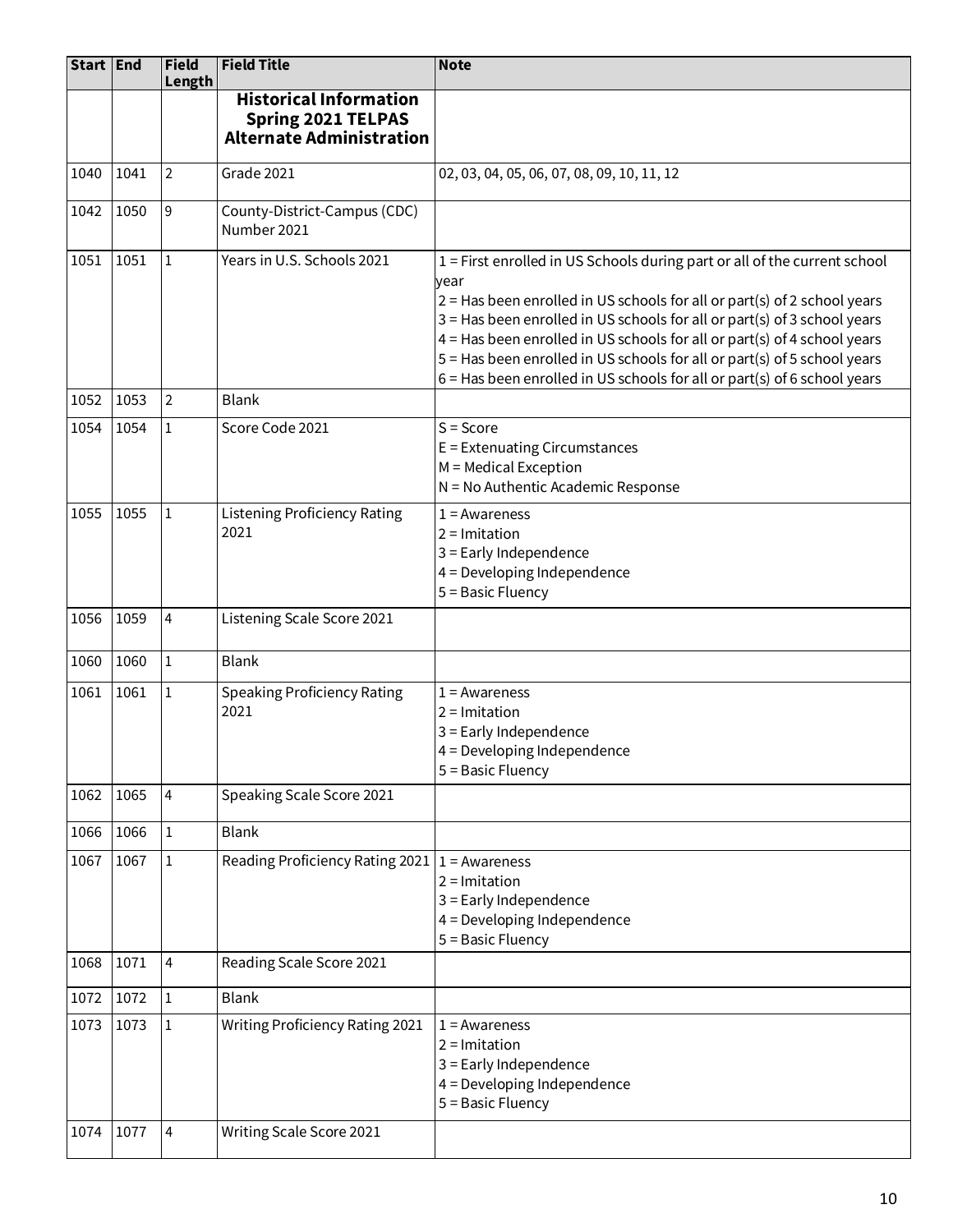| Start End |      | Field<br>Length | <b>Field Title</b>                    | <b>Note</b>                                                                                                                                                                                                                              |
|-----------|------|-----------------|---------------------------------------|------------------------------------------------------------------------------------------------------------------------------------------------------------------------------------------------------------------------------------------|
| 1078      | 1078 | $\mathbf{1}$    | Composite Rating 2021                 | $1 =$ Awareness<br>$2 =$ Imitation<br>3 = Early Independence<br>4 = Developing Independence<br>5 = Basic Fluency                                                                                                                         |
|           |      |                 | <b>Crisis Codes</b>                   |                                                                                                                                                                                                                                          |
| 1079      | 1081 | 3               | Fall 2021 TSDS PEIMS Crisis<br>Code 1 |                                                                                                                                                                                                                                          |
| 1082      | 1084 | 3               | Fall 2021 TSDS PEIMS Crisis<br>Code 2 |                                                                                                                                                                                                                                          |
| 1085      | 1087 | 3               | Fall 2021 TSDS PEIMS Crisis<br>Code 3 |                                                                                                                                                                                                                                          |
|           |      |                 | <b>Reference</b>                      |                                                                                                                                                                                                                                          |
| 1088      | 1123 | 36              | Opportunity Key                       |                                                                                                                                                                                                                                          |
| 1124      | 1132 | 9               | <b>Test Result ID</b>                 |                                                                                                                                                                                                                                          |
| 1133      | 1133 | $\mathbf 1$     | Non-Participant                       | 1= Student did not take an online test. An online test record was<br>generated for the student because a score code was entered for an<br>eligible online test.<br>0 = Default condition; student took a test either online or on paper. |
| 1134      | 1199 | 66              | <b>Blank</b>                          |                                                                                                                                                                                                                                          |
| 1200      | 1200 | $\mathbf 1$     | Period                                |                                                                                                                                                                                                                                          |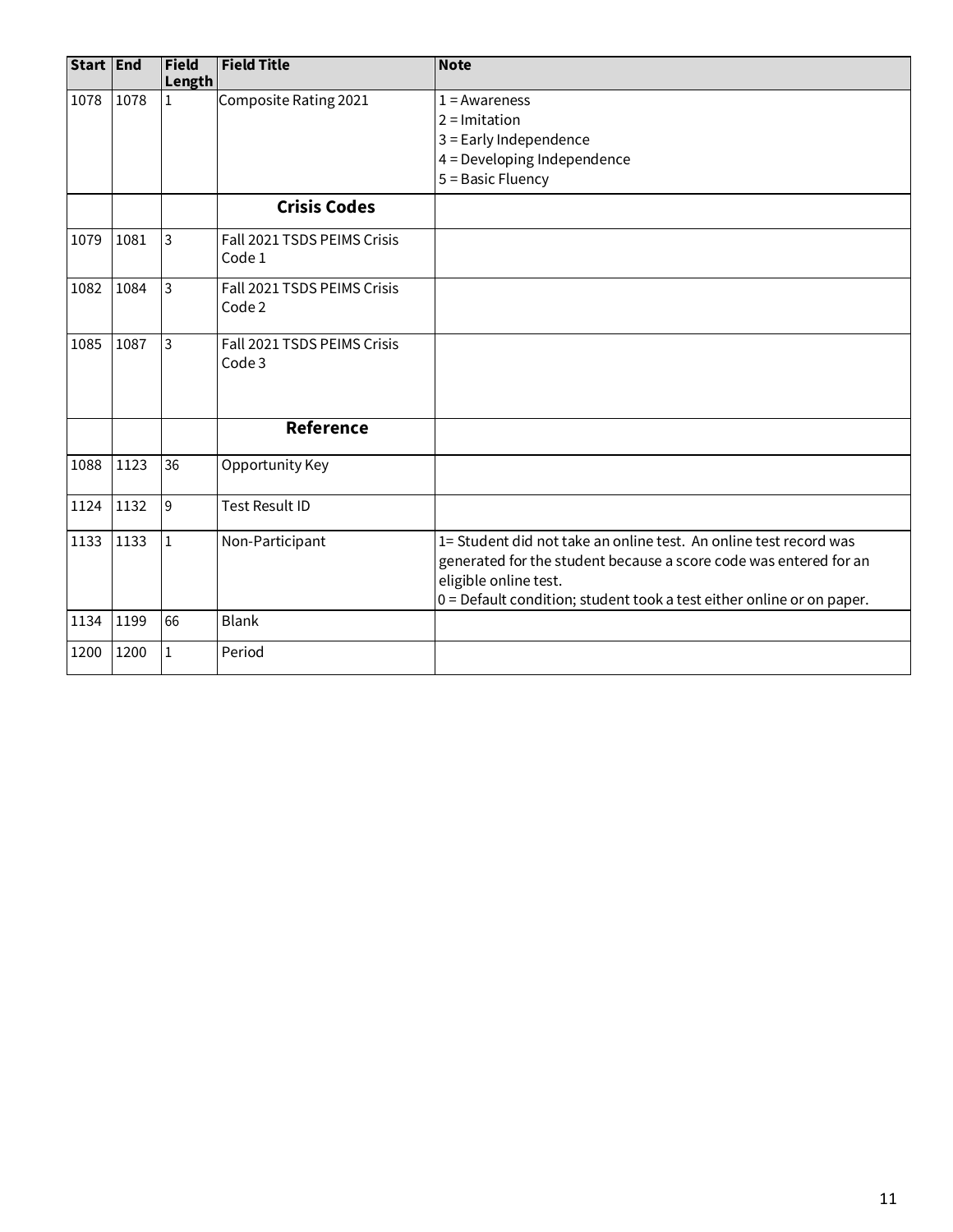#### **Assessment Score Information**

The following table shows the number of points possible for each reporting category and grade tested on the **TELPAS Alternate listening test.** 

|           |       | <b>Reporting Category</b> |    |       |
|-----------|-------|---------------------------|----|-------|
|           | Grade | ı                         | 2  | Total |
|           | 2     | 20                        | 30 | 50    |
|           | 3     | 20                        | 30 | 50    |
|           | 4     | 20                        | 30 | 50    |
|           | 5     | 20                        | 30 | 50    |
|           | 6     | 20                        | 30 | 50    |
| Listening | 7     | 20                        | 30 | 50    |
|           | 8     | 20                        | 30 | 50    |
|           | 9     | 20                        | 30 | 50    |
|           | 10    | 20                        | 30 | 50    |
|           | 11    | 20                        | 30 | 50    |
|           | 12    | 20                        | 30 | 50    |

The following table shows the number of points possible for each reporting category and grade tested on the  **TELPAS Alternate speaking test.** 

|          |       | <b>Reporting Category</b> |    |       |
|----------|-------|---------------------------|----|-------|
|          | Grade |                           | 2  | Total |
|          | 2     | 35                        | 15 | 50    |
|          | 3     | 35                        | 15 | 50    |
|          | 4     | 35                        | 15 | 50    |
|          | 5     | 35                        | 15 | 50    |
|          | 6     | 35                        | 15 | 50    |
| Speaking | 7     | 35                        | 15 | 50    |
|          | 8     | 35                        | 15 | 50    |
|          | 9     | 35                        | 15 | 50    |
|          | 10    | 35                        | 15 | 50    |
|          | 11    | 35                        | 15 | 50    |
|          | 12    | 35                        | 15 | 50    |

The following table shows the number of points possible for each reporting category and grade tested on the **TELPAS Alternate reading test.**

|         |       |    | <b>Reporting Category</b> |    |       |
|---------|-------|----|---------------------------|----|-------|
|         | Grade | 1  | 2                         | 3  | Total |
|         | 2     | 25 | 15                        | 10 | 50    |
|         | 3     | 25 | 15                        | 10 | 50    |
|         | 4     | 25 | 15                        | 10 | 50    |
|         | 5     | 25 | 15                        | 10 | 50    |
|         | 6     | 25 | 15                        | 10 | 50    |
| Reading | 7     | 25 | 15                        | 10 | 50    |
|         | 8     | 25 | 15                        | 10 | 50    |
|         | 9     | 25 | 15                        | 10 | 50    |
|         | 10    | 25 | 15                        | 10 | 50    |
|         | 11    | 25 | 15                        | 10 | 50    |
|         | 12    | 25 | 15                        | 10 | 50    |